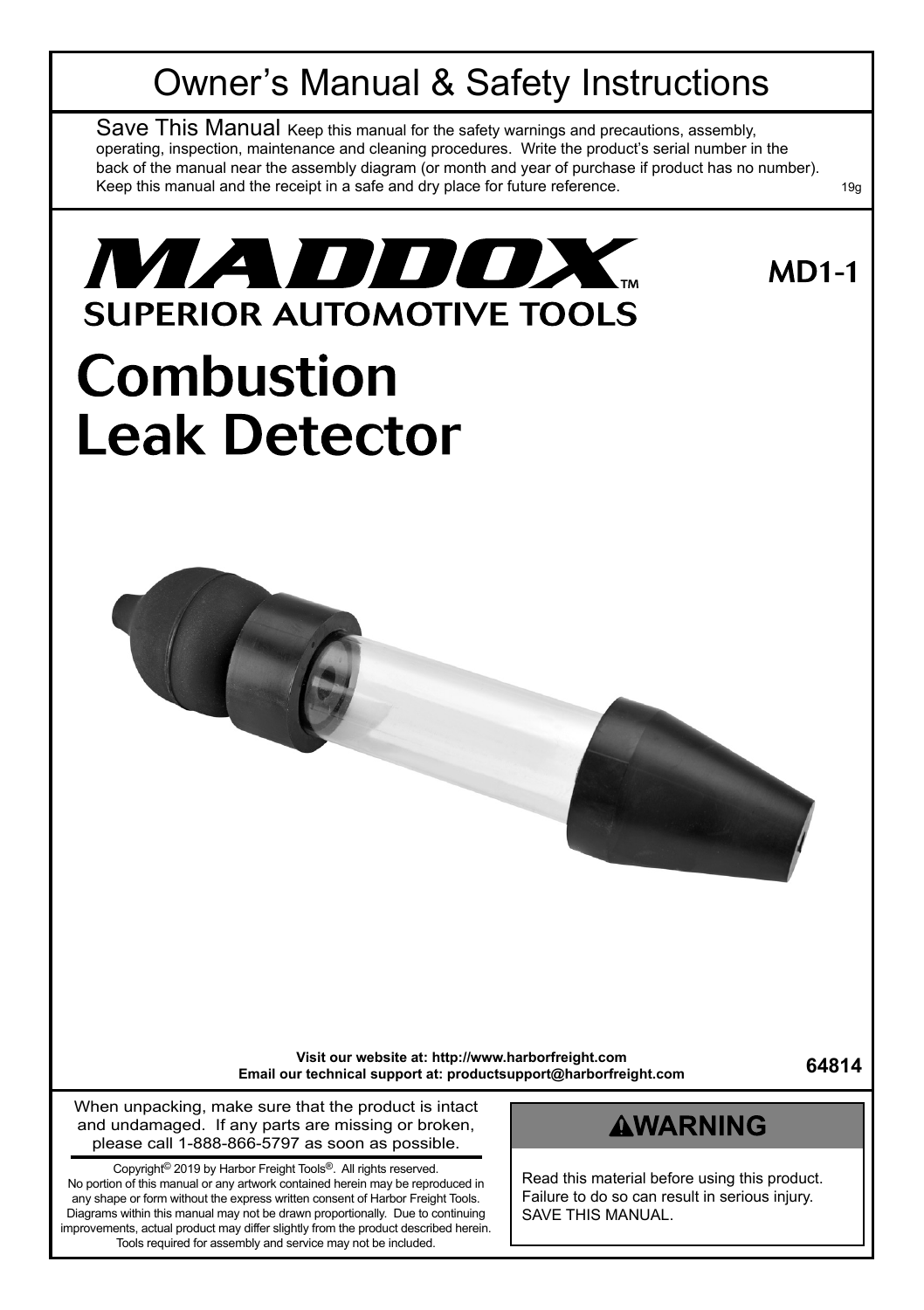# **IMPORTANT SAFETY INFORMATION**

- 1. **TO PREVENT STEAM BURNS, DO NOT OPEN CAP OF HOT RADIATOR.**
- 2. **Block drive wheels before use. Set parking brake and put gear selector in neutral for manual transmission or park for automatic transmission. Risk of sudden vehicle movement!**
- 3. **Read vehicle's service manual before use.**
- 4. **Keep away from hot or moving engine parts.**
- 5. **Inspect before every use; do not use if parts loose or damaged.** 13. People with pacemakers should
- 6. **Wear ANSI-approved impact safety goggles and heat resistant work gloves when working on gasoline or diesel engines.**
- 7. **Use the Leak Detector only in well-ventilated areas.** A running gasoline or diesel engine produces carbon monoxide. **Carbon monoxide is a colorless, odorless, gas that can cause serious injury or death.**
- 8. Do not overreach. Keep proper footing and balance at all times. This enables better control of the product in unexpected situations.
- 9. Keep bystanders out of the area during set up and use.
- 10. Do not operate when tired or when under the influence of drugs or medication.
- 11. This product is not a toy. Do not allow children to play with or near this product.
- 12. Maintain product labels and nameplates. These carry important safety information. If unreadable or missing, contact Harbor Freight Tools for a replacement.
- consult their physician(s) before use. Electromagnetic fields in close proximity to heart pacemaker could cause pacemaker interference or pacemaker failure. Caution is necessary when near coil, spark plug cables, or distributor of running engine. Engine should be off during distributor adjustment.
- 14. The warnings, cautions, and instructions discussed in this instruction manual cannot cover all possible conditions and situations that may occur. It must be understood by the operator that common sense and caution are factors which cannot be built into this product, but must be supplied by the operator.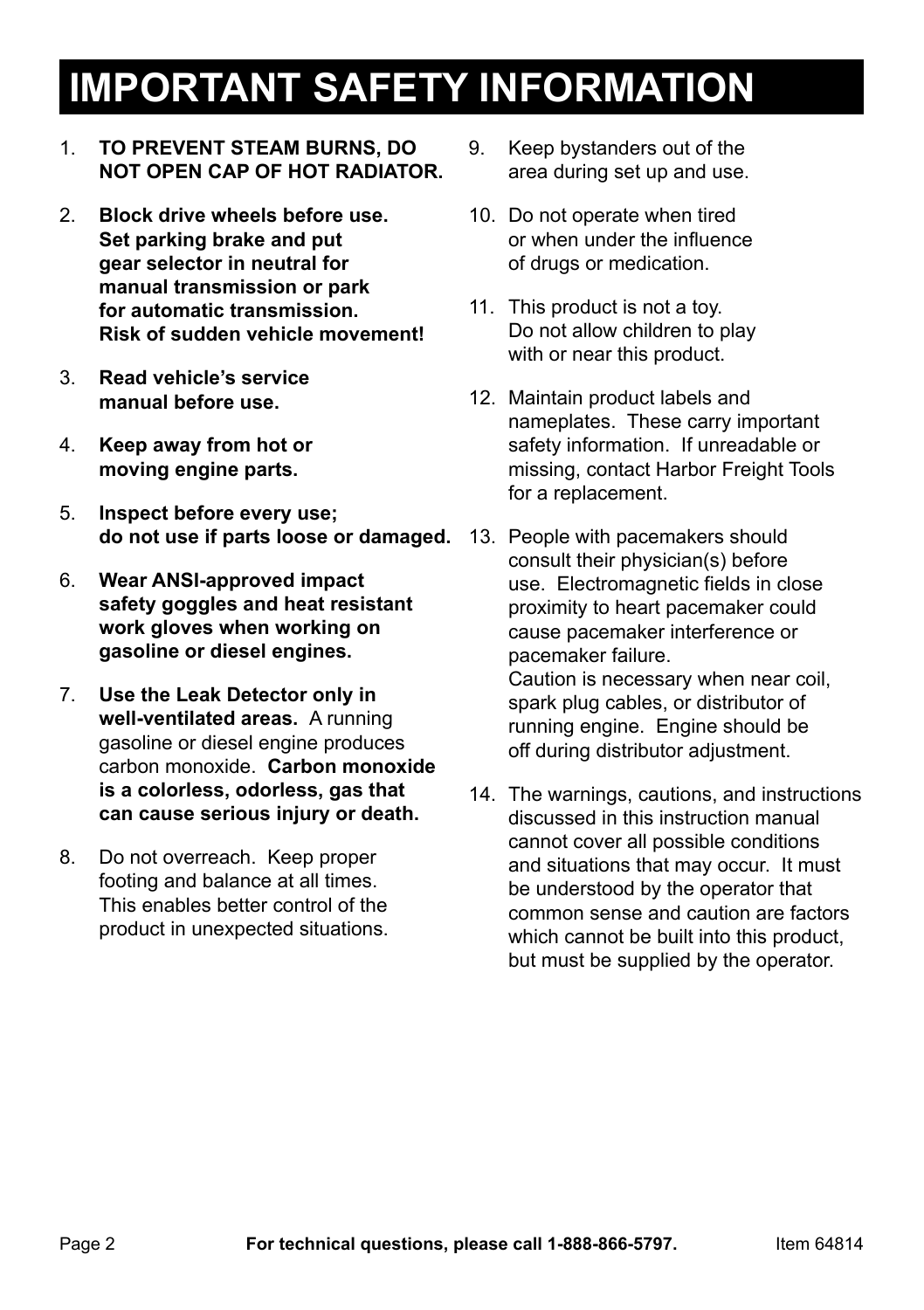#### **Instructions**



**Read the ENTIRE IMPORTANT SAFETY INFORMATION section at the beginning of this document before set up or use of this product.**

- 1. **WARNING! DO NOT OPEN CAP OF HOT RADIATOR.** Make sure engine is cool and remove radiator cap.
- 2. Remove excess coolant so level is 2 – 3 inches below radiator neck.
- 3. With cap off, run engine until it reaches normal operating temperature. Remove coolant as needed to maintain level at 2 – 3 inches below neck. **WARNING! Avoid carbon monoxide poisoning! Never run a gasoline or diesel engine in an enclosed garage or other contained area.**
- 4. Confirm that the Maddox test fluid (sold separately) is good to use. A blue color indicates it is OK. If the color is green or yellow, replace with fresh fluid.
- 5. Use a twisting motion to remove the Bulb from the Top Cap. Pour test fluid into the Leak Detector up to the fill line through opening in Top Cap. Reinstall Bulb by twisting back into opening in Top Cap with the metal check valve facing out.
- 6. Install the Leak Detector by inserting the Universal Cone Adapter into the filler neck of the radiator using a rotating motion. Make sure Adapter is pushed in as far as it will go to achieve an adequate seal.
- 7. With the engine idling at normal operating temperature to circulate engine coolant, squeeze and release the Bulb continuously for one minute to draw radiator gases through the test fluid. Be careful not to draw engine coolant into the Leak Detector as this will contaminate the test fluid.

**Note:** To accurately detect leaks, this test must be done with the engine warm enough to allow the coolant to circulate. Otherwise, the coolant that contains the exhaust gases will remain in the engine.

8. If the test fluid turns yellow in gasoline engines or green in diesel engines, it indicates the engine has a combustion leak. If the test fluid remains blue, no combustion gas is present in the coolant indicating there is no combustion leak. If leaks are detected, have engine repaired by a qualified repair technician.

**Note:** If testing indicates a leak is present, a more precise location may be determined to aid in repair as follows:

- a. Remove the spark plug wire from one cylinder at a time, and let engine idle to remove combustion gases from previous test.
- b. Retest by repeating steps 5–7, then reconnect spark plug wire.
- c. Continue testing each cylinder following this procedure to identify all leaks in engine.
- 9. Remove Leak Detector from radiator immediately after testing to avoid drawing test fluid into radiator as engine cools. Whether test result was positive or negative, discard used test fluid in accordance with local regulations.
- 10. Refill radiator to proper level using appropriate coolant mixture.
- 11. Flush Leak Detector with clean water and allow to air dry, then store in its Case in a clean, dry, safe location out of reach of children.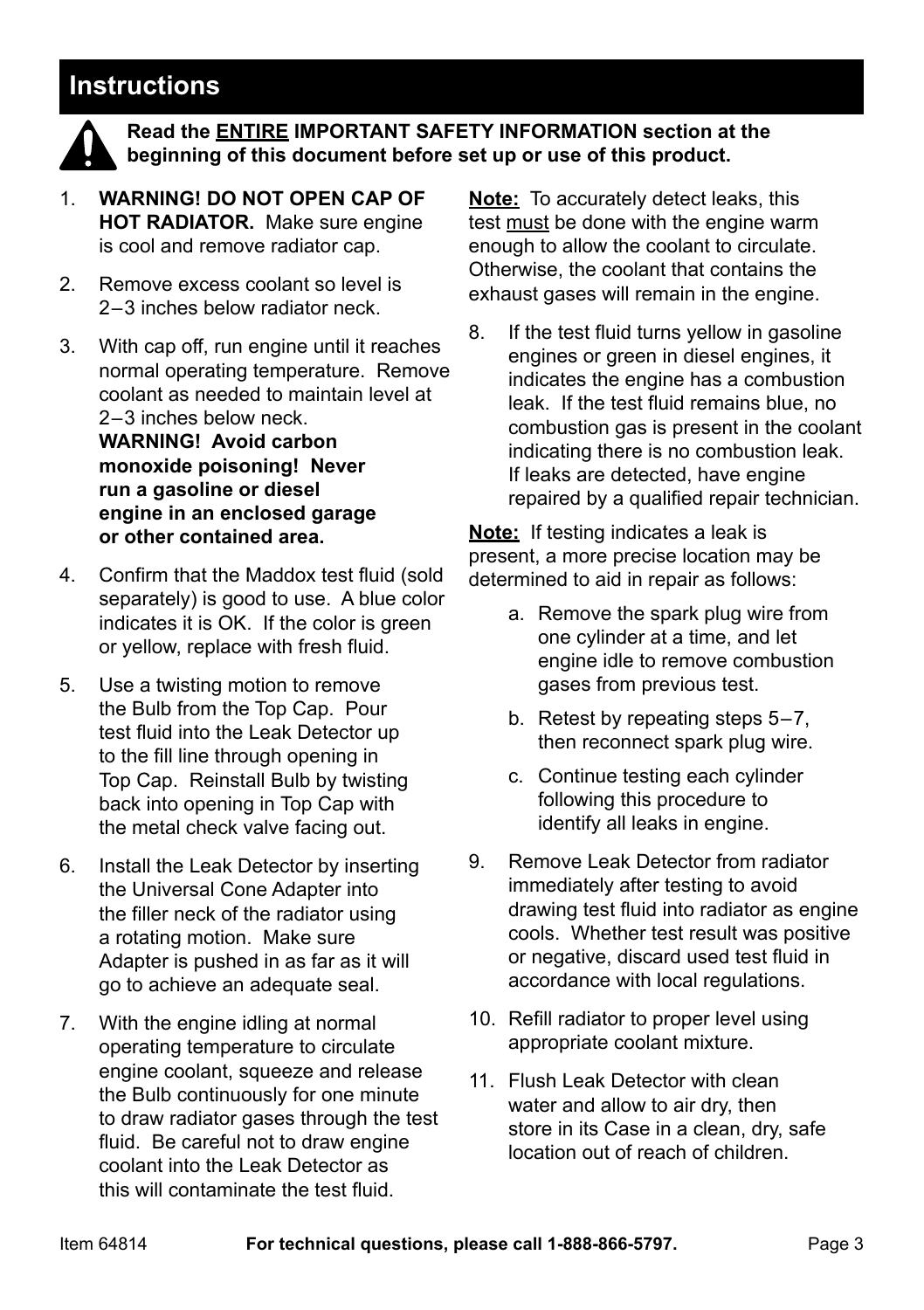#### **Maintenance and Servicing**



**Procedures not specifically explained in this manual must be performed only by a qualified technician.**

# **AWARNING**

**TO PREVENT SERIOUS INJURY FROM TOOL FAILURE: Do not use damaged equipment. Have the problem corrected before further use.**

- 1. **BEFORE EACH USE,** inspect the general condition of the Leak Detector. Check for loose fittings, cracked or broken parts, and any other condition that may affect its safe operation.
- 2. **AFTER USE,** clean external surfaces with clean cloth and flush with clean water. Allow to air dry, then store the Leak Detector in its case in a clean, dry, safe location out of reach of children.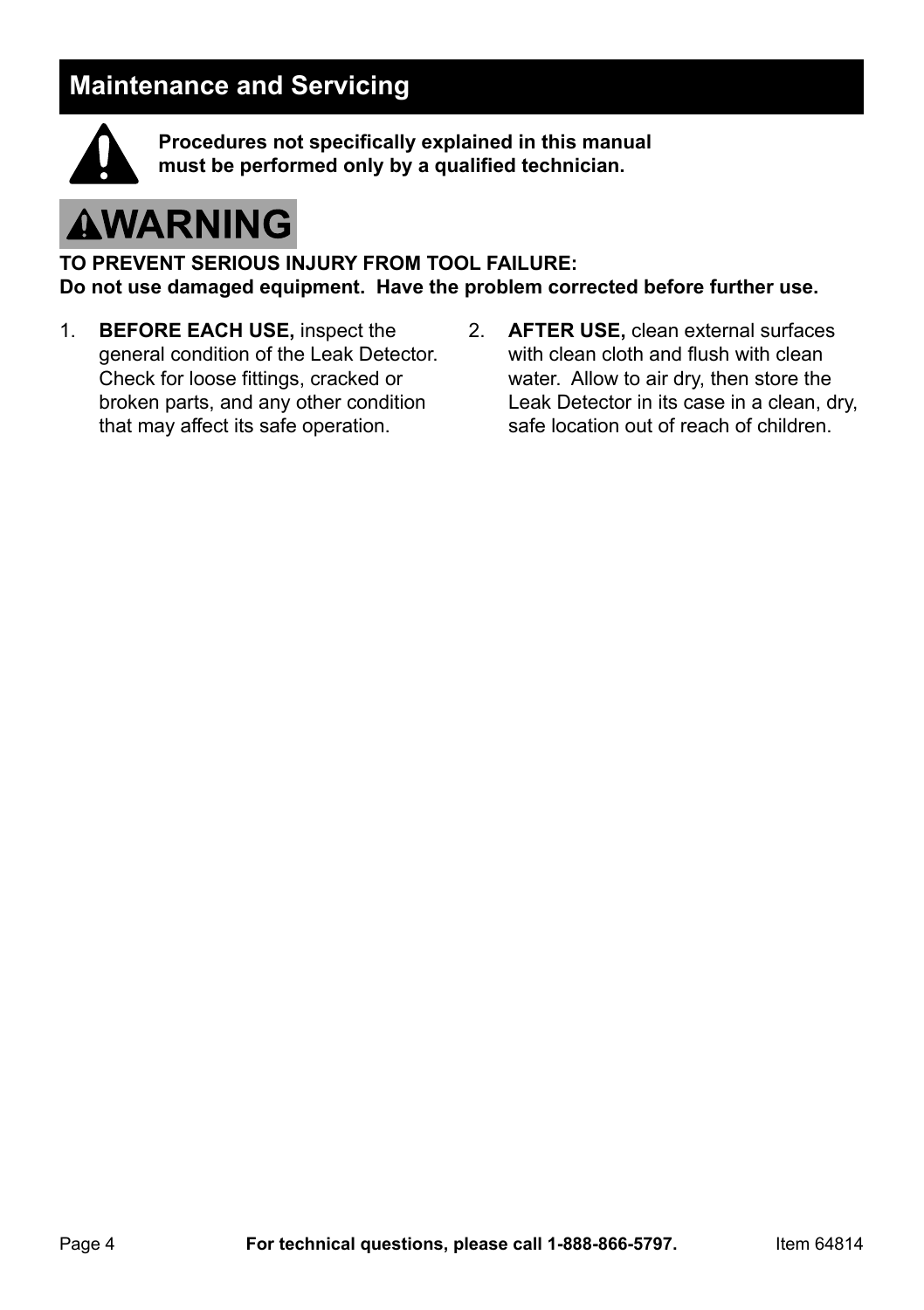#### **PLEASE READ THE FOLLOWING CAREFULLY**

THE MANUFACTURER AND/OR DISTRIBUTOR HAS PROVIDED THE PARTS LIST IN THIS DOCUMENT AS A REFERENCE TOOL ONLY. NEITHER THE MANUFACTURER OR DISTRIBUTOR MAKES ANY REPRESENTATION OR WARRANTY OF ANY KIND TO THE BUYER THAT HE OR SHE IS QUALIFIED TO MAKE ANY REPAIRS TO THE PRODUCT, OR THAT HE OR SHE IS QUALIFIED TO REPLACE ANY PARTS OF THE PRODUCT. IN FACT, THE MANUFACTURER AND/OR DISTRIBUTOR EXPRESSLY STATES THAT ALL REPAIRS AND PARTS REPLACEMENTS SHOULD BE UNDERTAKEN BY CERTIFIED AND LICENSED TECHNICIANS, AND NOT BY THE BUYER. THE BUYER ASSUMES ALL RISK AND LIABILITY ARISING OUT OF HIS OR HER REPAIRS TO THE ORIGINAL PRODUCT OR REPLACEMENT PARTS THERETO, OR ARISING OUT OF HIS OR HER INSTALLATION OF REPLACEMENT PARTS THERETO.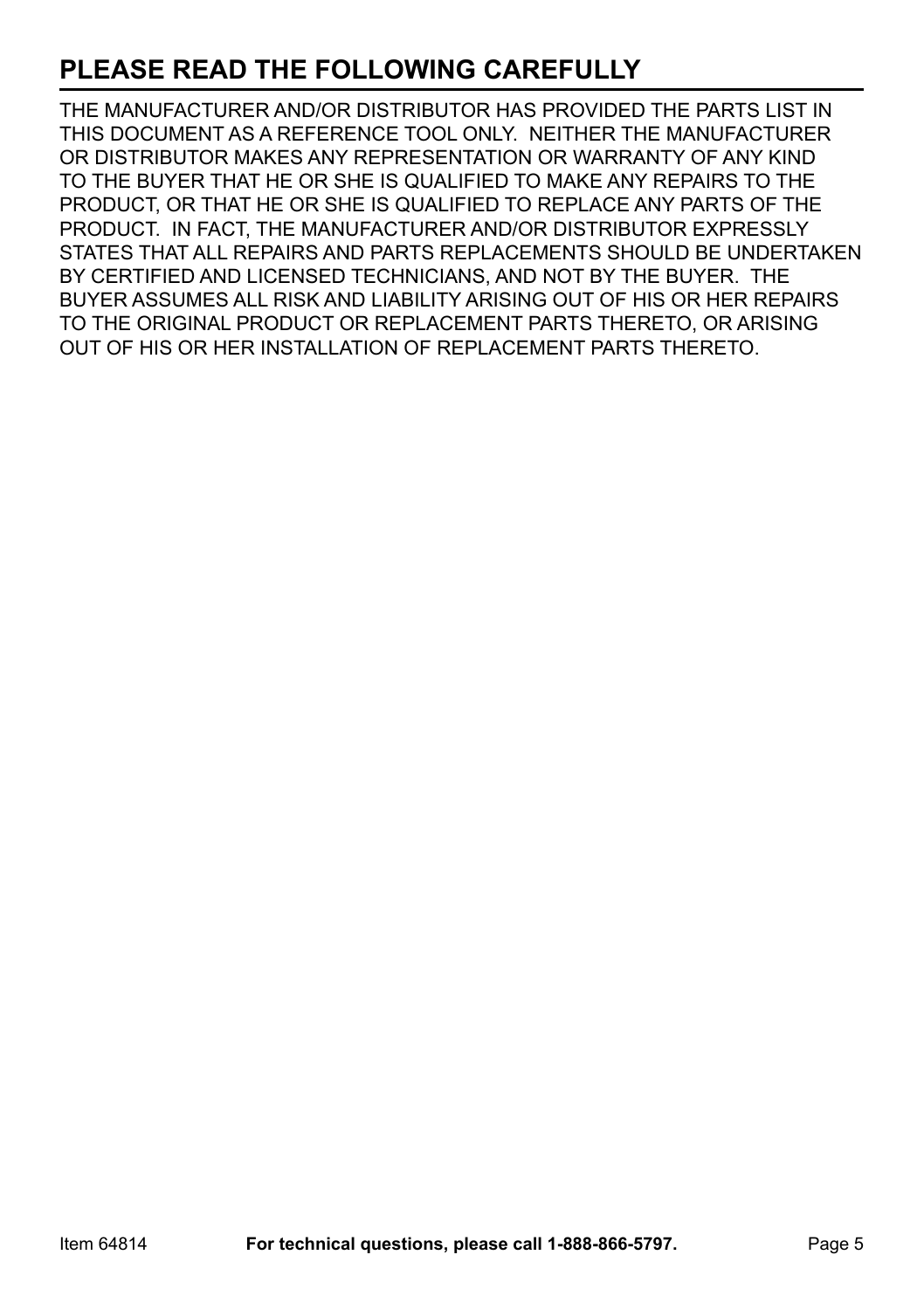### **Parts List and Diagram**

| Part | <b>Description</b> |
|------|--------------------|
|      | <b>Bulb</b>        |
| 2    | Top Cap            |
| 3    | Tube               |

| Part | <b>Description</b>     |
|------|------------------------|
|      | <b>I</b> Check Valve   |
| 5    | Universal Cone Adapter |
| 6    | Case (not shown)       |

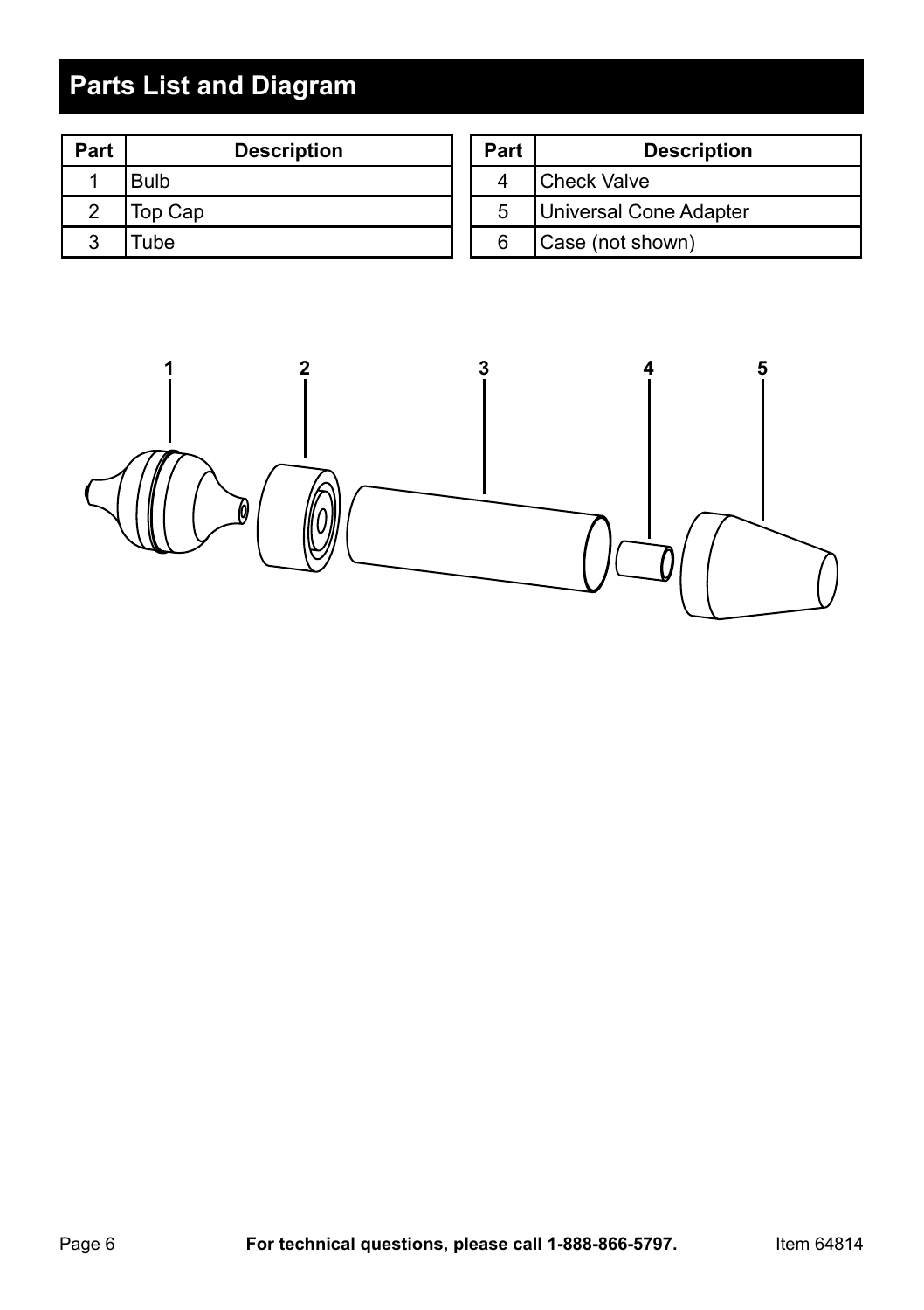**Note:** If product has no serial number, record month and year of purchase instead.

**Note:** Some parts are listed and shown for illustration purposes only, and are not available individually as replacement parts.